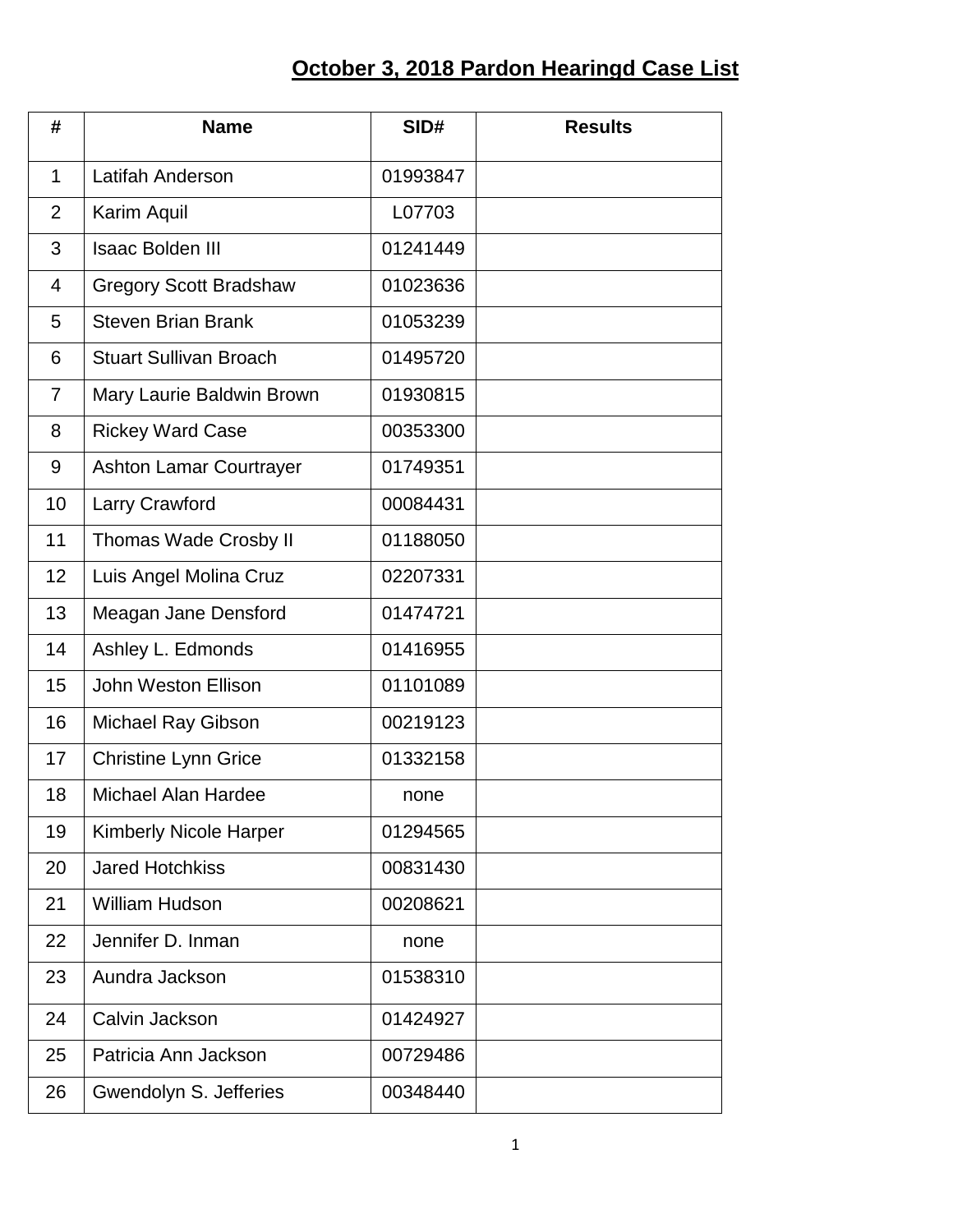## **October 3, 2018 Pardon Hearingd Case List**

| 27 | Lawrence Elmer Jeffers III    | 01180044 |
|----|-------------------------------|----------|
| 28 | Sheldon Talmadge Jenkins      | 00364989 |
| 29 | Rodney James Jordan II        | 02023733 |
| 30 | Mickey Joyner                 | 00293563 |
| 31 | John A. Kincaid, Jr.          | 01306732 |
| 32 | Ronnie Joel King              | 00122201 |
| 33 | <b>William Robert King II</b> | 00868087 |
| 34 | Georgios I. Kritzas           | 01862639 |
| 35 | Homer J. Lilly                | 01240396 |
| 36 | <b>Selina Maria Littles</b>   | 01701269 |
| 37 | Lawrence L. Lynch             | 00989560 |
| 38 | <b>James Elias Mallios</b>    | 00129809 |
| 39 | Aroneese Mills                | 00842431 |
| 40 | <b>Aljanon Myers</b>          | 01028383 |
| 41 | Janeshua Lavenia Newkirk      | 00811224 |
| 42 | <b>Timothy Allan Overmyer</b> | 01295736 |
| 43 | <b>Harry Parler</b>           | 00629560 |
| 44 | <b>Tammie Deana Patton</b>    | 00654053 |
| 45 | <b>Michael Lee Powers</b>     | 00110192 |
| 46 | <b>Ronald Alan Powers</b>     | 00450021 |
| 47 | <b>Cheryl Suzette Reeder</b>  | 01006189 |
| 48 | Jaylinn Sanchez               | 02091078 |
| 49 | <b>Brittney Scott</b>         | 02093401 |
| 50 | <b>Charles Zachary Sharpe</b> | 01650011 |
| 51 | Shaquan Sherman               | 02104087 |
| 52 | Kenyada Lucretia Smith        | 01387892 |
| 53 | <b>Channell Snowden</b>       | 02058215 |